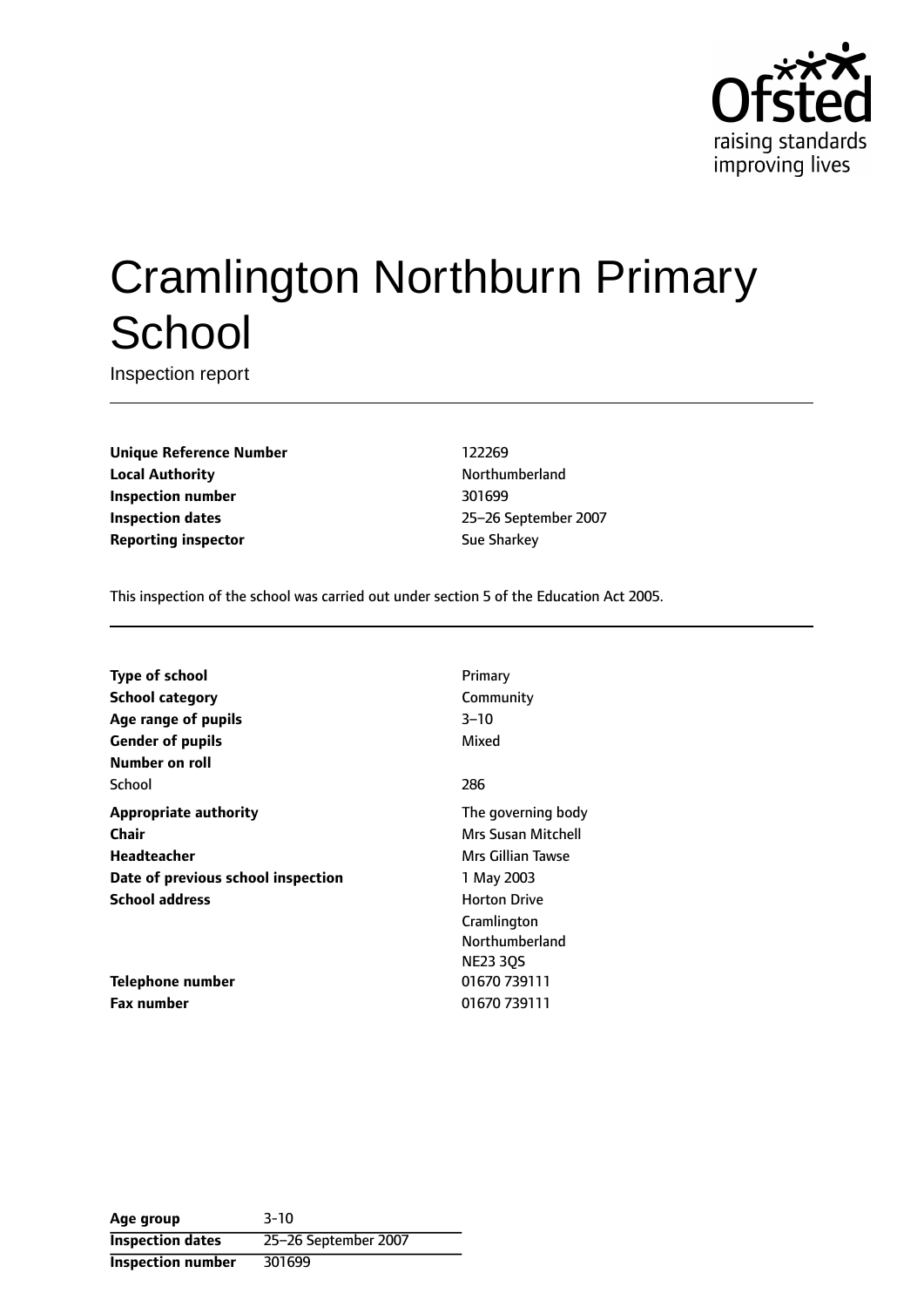.

© Crown copyright 2007

#### Website: www.ofsted.gov.uk

This document may be reproduced in whole or in part for non-commercial educational purposes, provided that the information quoted is reproduced without adaptation and the source and date of publication are stated.

Further copies of this report are obtainable from the school. Under the Education Act 2005, the school must provide a copy of this report free of charge to certain categories of people. A charge not exceeding the full cost of reproduction may be made for any other copies supplied.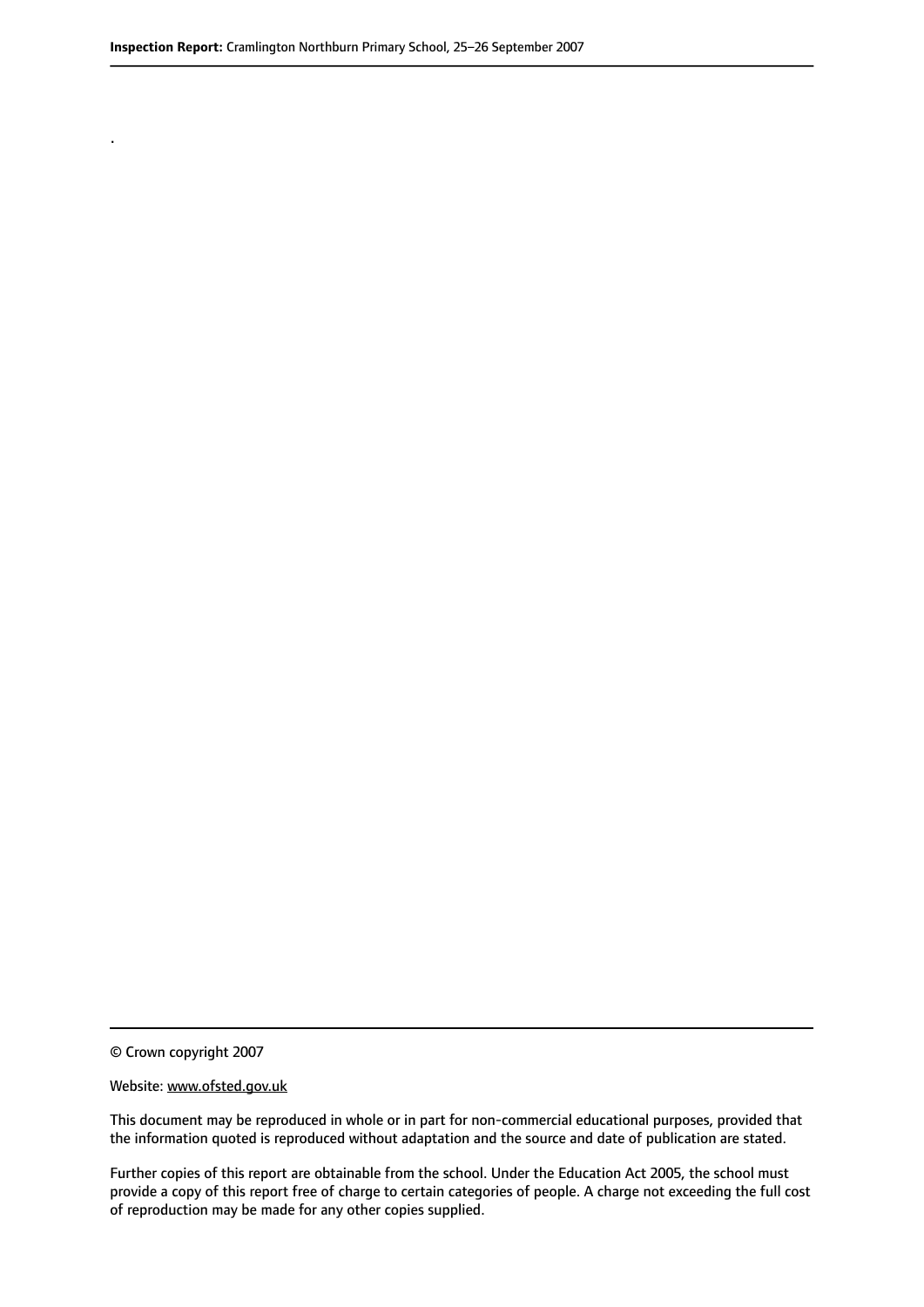## **Introduction**

The inspection was carried out by three Additional Inspectors.

#### **Description of the school**

The school is situated in an urban community where the majority of parents are in employment. The school opened as a primary school in September 2007 and prior to this was a first school. Due to local authority reorganisation the school is undergoing an extensive building programme. Pupils in Year 5 who would previously have transferred to middle school are now the oldest pupils in school. The school's provision for learning difficulties and/or disabilities has a good reputation and as a result the school attracts many pupils from out of the immediate area. The percentage of pupils with learning difficulties and/or disabilities is above the national average. A small proportion of pupils are from minority ethnic backgrounds and a very small minority speak English as an additional language. Children's skills on entry to Foundation Stage are below those typical of their age.

#### **Key for inspection grades**

| Grade 1 | Outstanding  |
|---------|--------------|
| Grade 2 | Good         |
| Grade 3 | Satisfactory |
| Grade 4 | Inadequate   |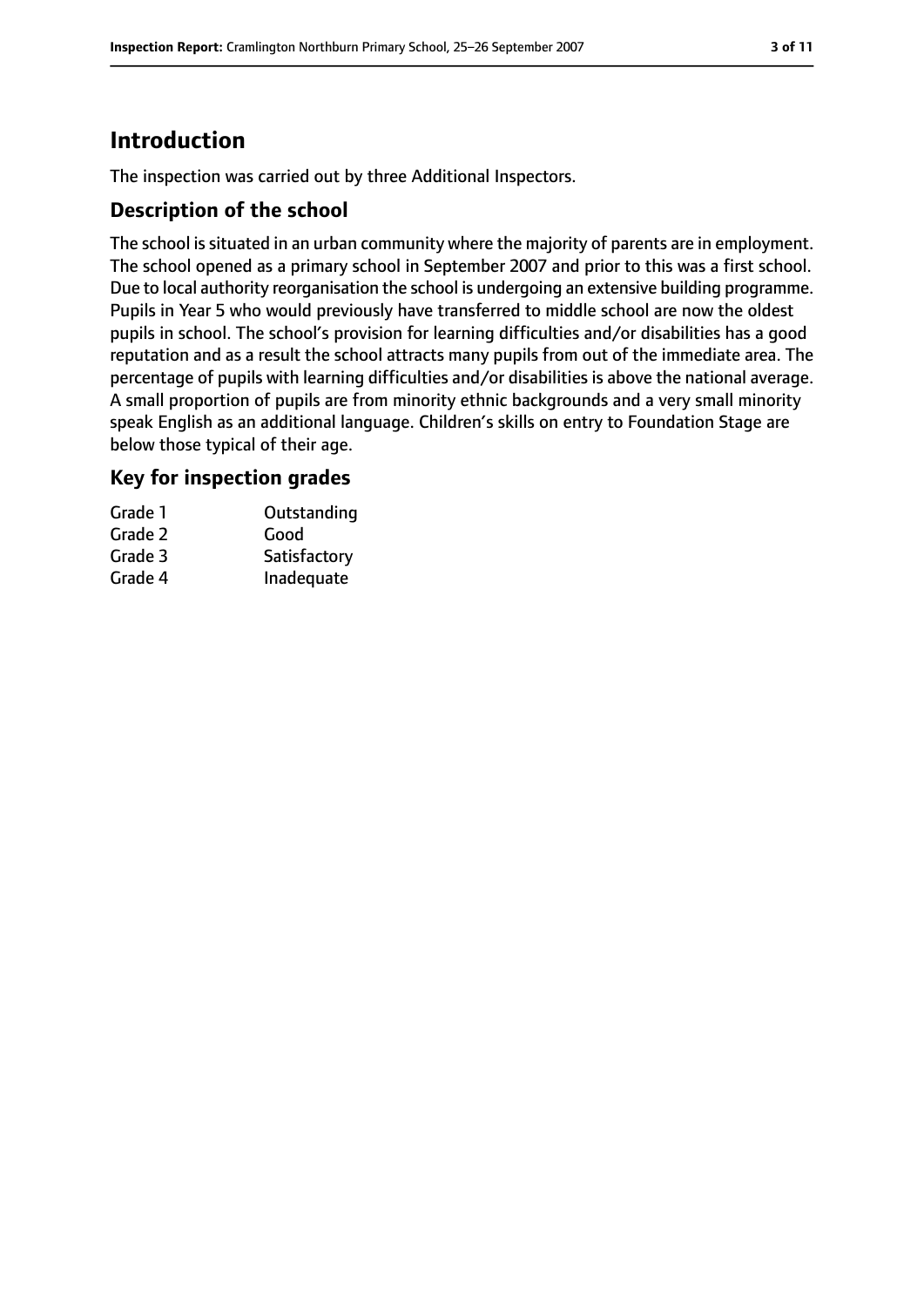# **Overall effectiveness of the school**

#### **Grade: 2**

Cramlington Northburn Primary School provides a good education. Some aspects of its work are outstanding. It actively welcomes pupils of all abilities, including those with learning difficulties and/or disabilities, and all are fully involved in the life of the school. They learn to play, act safely, live healthily and enjoy what the school offers and does for them. There is a calm, purposeful, caring environment in which pupils enjoy learning, develop their personal qualities well and make good progress with their work. A typical comment from parents is 'my child always wants to go to school; he enjoys the environment and the teaching'. Teachers know their pupils well. Work is generally well planned carefully to match their varying needs. Good relationships between staff and pupils underpin the exceedingly good behaviour. This has meant that pupils are confident to express their views and have good personal skills that equip them well for the future.

The work of the staff is closely monitored, evaluated and supported. This ensures that any weaknesses in provision are quickly identified and rectified. The results of assessments in 2006 at the end of Key Stage 1 were significantly above average and the pupils in Year 5 are also achieving similarly high standards. Pupils achieve well because of the effective teaching, guidance and support. The most able pupilsin mathematics, however, are not being sufficiently challenged to enable them to reach their potential.

Pupil's personal development and well-being including their spiritual, moral social and cultural development are good. Pupils say they enjoy school; they feel safe and well cared for. They have many opportunities to contribute to the community, and are well prepared for their future economic well-being. Attendance is good and the school has systems in place to continue to improve this.

Teaching and learning are good and sometimes outstanding. This includes very good support from teaching assistants for pupils with learning difficulties and/or disabilities. Enthusiastic teachers deliver exciting lessons, which capture the imagination of pupils so that they are interested and engaged. Pupils have a wide range of opportunities to extend learning beyond the classroom as well as having a good focus on developing literacy, numeracy and information technology skills. The care, guidance and support of pupils are outstanding.

The school's success is founded in good leadership and management. The headteacher is well supported by her leadership team, an effective governing body and a highly motivated and capable staff. Together they are clear in what needs to be improved so the quality of pupils' learning is getting better all the time. The contribution of subject leaders and key stage managers is good but is not yet sufficiently developed to ensure that all play a key role in the leadership of the school. Because of efficient financial management and good outcomes achieved, the school is well placed to improve and provides good value for money.

#### **Effectiveness of the Foundation Stage**

#### **Grade: 2**

The provision in the Foundation Stage is good and children make good progress. Children are very well nurtured and cared for in a safe and stimulating environment. Parental involvement is strongly encouraged. Home visits ensure that staff get to know the children before they start school and parents are welcome to stay and settle their children. As a result, children show increasing levels of confidence and independence and make particularly good progress in their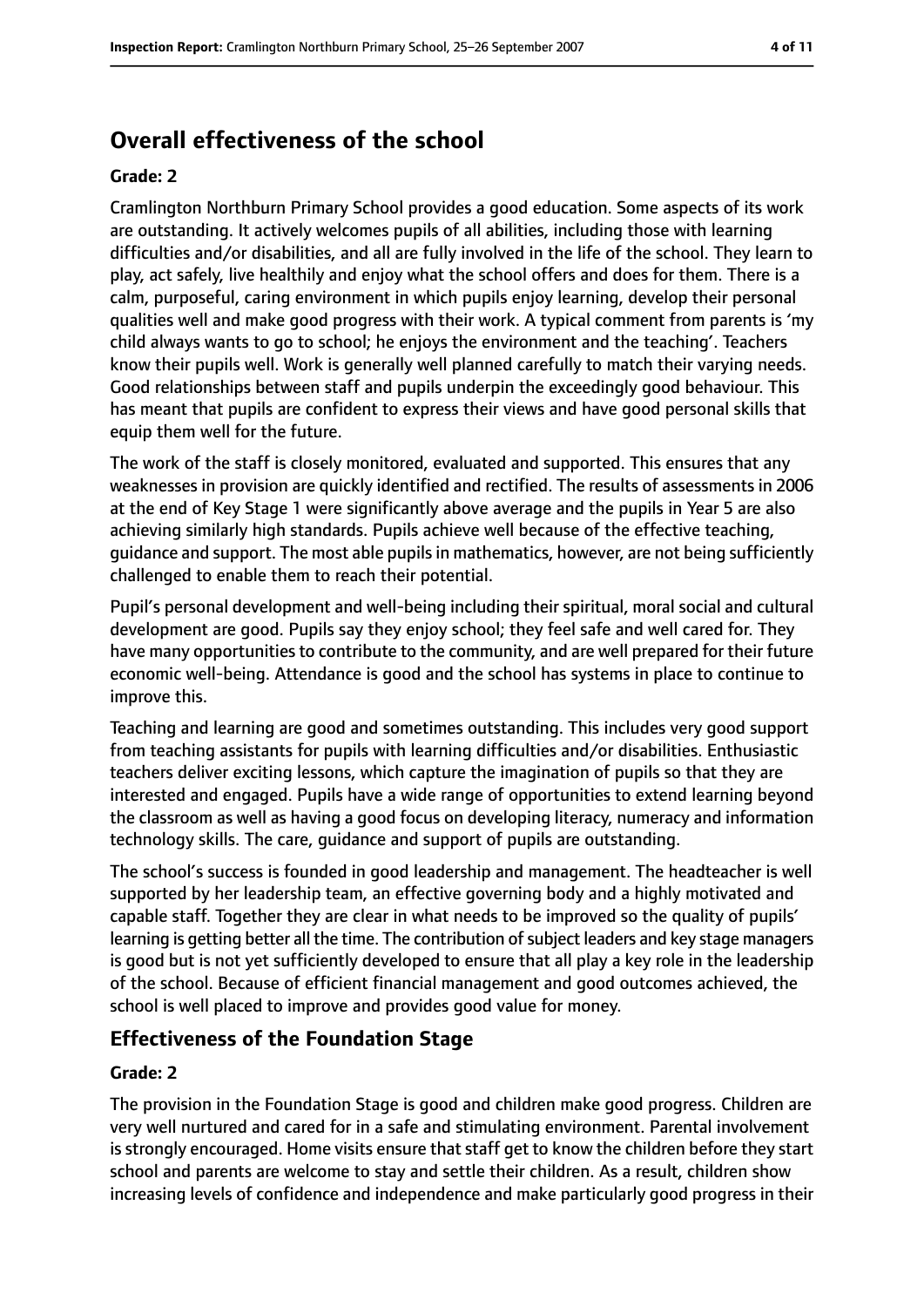personal development. Teaching and learning are good because adults assess children regularly and plan exciting activities that closely match children's needs. Consequently, children show increasing levels of interest and concentration. They make good gains in their early literacy skills and mathematical concepts because adults are particularly talented at providing practical play activities that captivate children. Children with learning difficulties and/or disabilities make outstanding progress because early assessment highlights their needs and very good teaching assistant support is provided. The indoor curriculum, in particular, is well planned with a range of games that consolidate and support new learning. Adults make best use of the current facilities when planning outdoor learning activities and plans are in place for use when the current building programme is completed. Leadership and management are good and ensure that adults plan together as a team and have a clear understanding about how young children learn.

## **What the school should do to improve further**

- Make better use of middle managers so that they can play a greater role in the leadership of the school.
- Ensure that higher attaining pupils are sufficiently challenged in mathematics.

## **Achievement and standards**

#### **Grade: 2**

Pupils achieve well and standards are significantly above average. Attainment on entry to the Nursery is below expectations, particularly in children's personal development, early literacy skills and in their mathematical understanding. They make very good progress and are well prepared for Year 1 with levels of attainment that exceed national expectations. This is because good teaching identifies what they need to learn and provides the right activities to help them succeed.

Pupils continue this good progress in Years 1 and 2, where standards achieved by pupils are significantly above the national average. Teachers are continually working to raise standards and significant improvements are particularly noticeable in reading and writing.

The 2006 results showed significant improvement compared to the 2005 results, and 2007 data indicates that standards are being maintained. Standards in mathematics are not as high as in English and science, but are still above the national average. Some of the more able pupils are not reaching their full potential in mathematics as they do in other areas.

Pupils' progress in Years 3 and 4 is continually improving and teachers have good systems in place to ensure that these pupils, who will now stay in the school, are fully prepared for the work they will have do as Years 5 and 6 pupils.

Pupils with learning difficulties and/or disabilities achieve exceptionally well and make excellent progress. The school quickly and successfully puts support in place to raise the attainment of specific pupils when needed.

## **Personal development and well-being**

#### **Grade: 2**

Personal development and well-being are good. Throughout their time at Northburn, pupils make good progress in developing the personal skills and attributes that help them develop into thoughtful and mature young people. They know how to keep themselves safe and healthy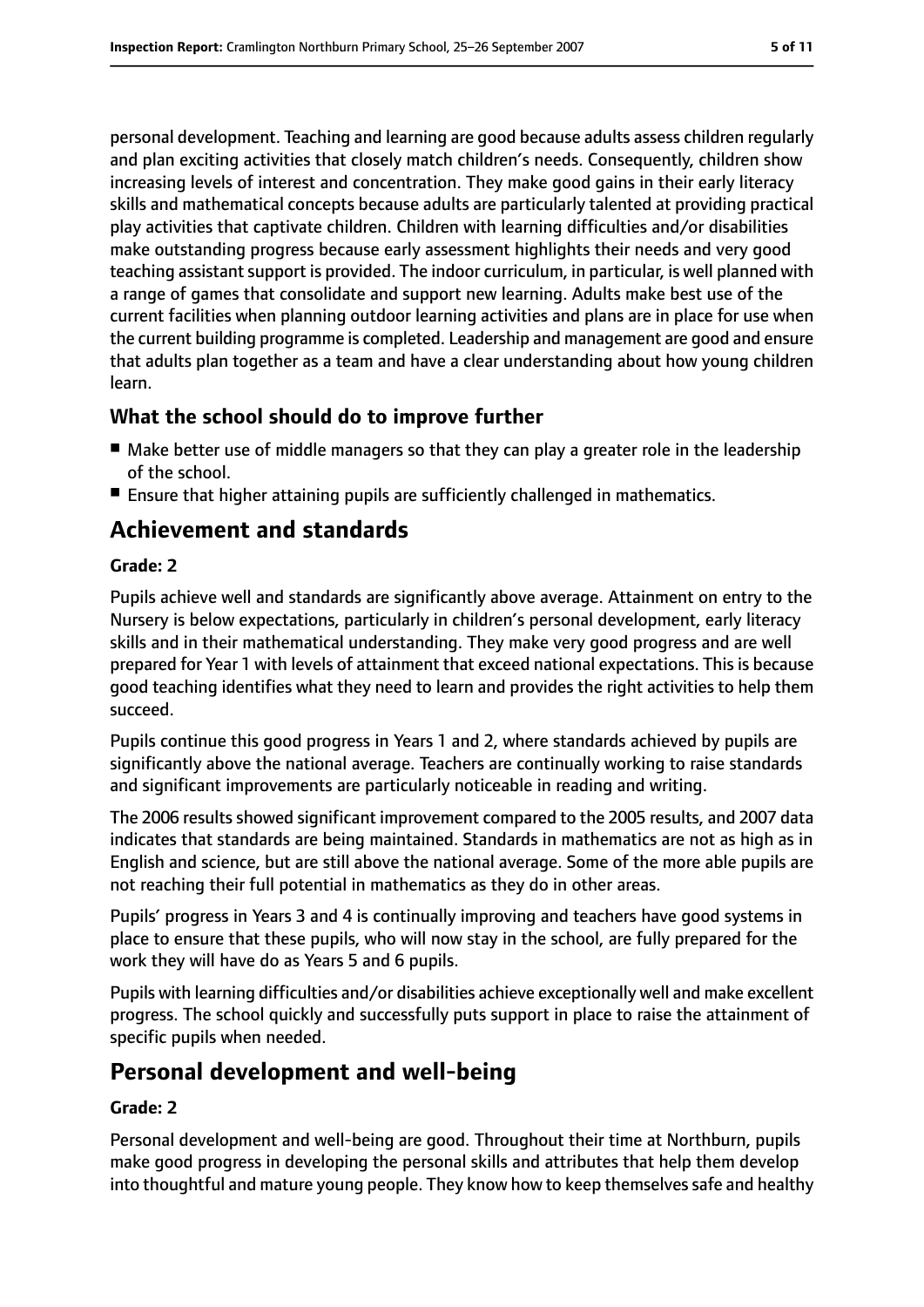and promote the health and fitness of others. They say they enjoy their education and appreciate the good opportunities they have to learn a wide range of subjects.

Pupils attend well, behave extremely well and have helped establish a strong ethos for learning in the school community. The good progress they make in their learning means they are well equipped for the next stage of their education and beyond. Learners' social, moral, cultural and spiritual development is good.

## **Quality of provision**

#### **Teaching and learning**

#### **Grade: 2**

Teaching and learning are good with some outstanding features. This accountsfor the impressive outcomes achieved by pupils. Teachers throughout the school consistently make sure pupils are clear about what they are going to learn and what they have to do to be successful. Planning is thorough and takes careful account of pupils' previous learning. Teachers set work that provides challenge and enjoyment, although the most able pupils are not always sufficiently challenged in mathematics. Explanations, demonstrations and instructions are clear and effective in promoting good learning. Lessons have a brisk pace and the time spent in the classroom is used well. Teachers question the pupils effectively to promote discussions and they encourage the children to think about their responses. As a consequence, pupils listen carefully and articulate their answers clearly and accurately. Relationships in class both with their teachers and with other pupils are excellent, so pupils work hard. A particular strength is the very good support that the knowledgeable teaching assistants provide in the classrooms. The increasing use of interactive whiteboards provides interesting learning experiences and pupils enjoy regular use of computers to support their learning and help to make it fun. Marking is good in literacy and the supportive comments ensure pupils are clear about how to improve their work. In mathematics, however, marking is less effective. Transition of pupils through the school is smooth because the school has a network that effectively communicates pupils' strengths and weaknesses to subsequent teachers.

#### **Curriculum and other activities**

#### **Grade: 2**

The curriculum is good. It meets requirements and takes account of national initiatives and guidance. It responds successfully to the challenge of mixed-age classes. This includes grouping pupils according to ability. This provides enjoyable opportunities for all pupils, including those with learning difficulties and/or disabilities to make good progress in literacy and numeracy. Further, an increase in opportunities to use information and communication technology, and other aspects of modern technology, has improved basic skills for all pupils. The recently started Young Enterprise project is a direct result of opportunities offered by the local community. This strongly supports pupils' personal development and overall progress.

The curriculum offers a rich range of opportunities both in and out of the classroom, during and after school. These range from Spanish to yoga and to enterprise topics supported well from the local business community. The range of out-of-school activities, in sport and the arts, caters well for pupils' various needs, talents and ages and contributes to their achievement. The range of visits out of school and visitors into school is good, and a visit during the inspection from the Fire Service showed how well the pupils respond. The school is working effectively towards seeking greater opportunities for creativity in the curriculum.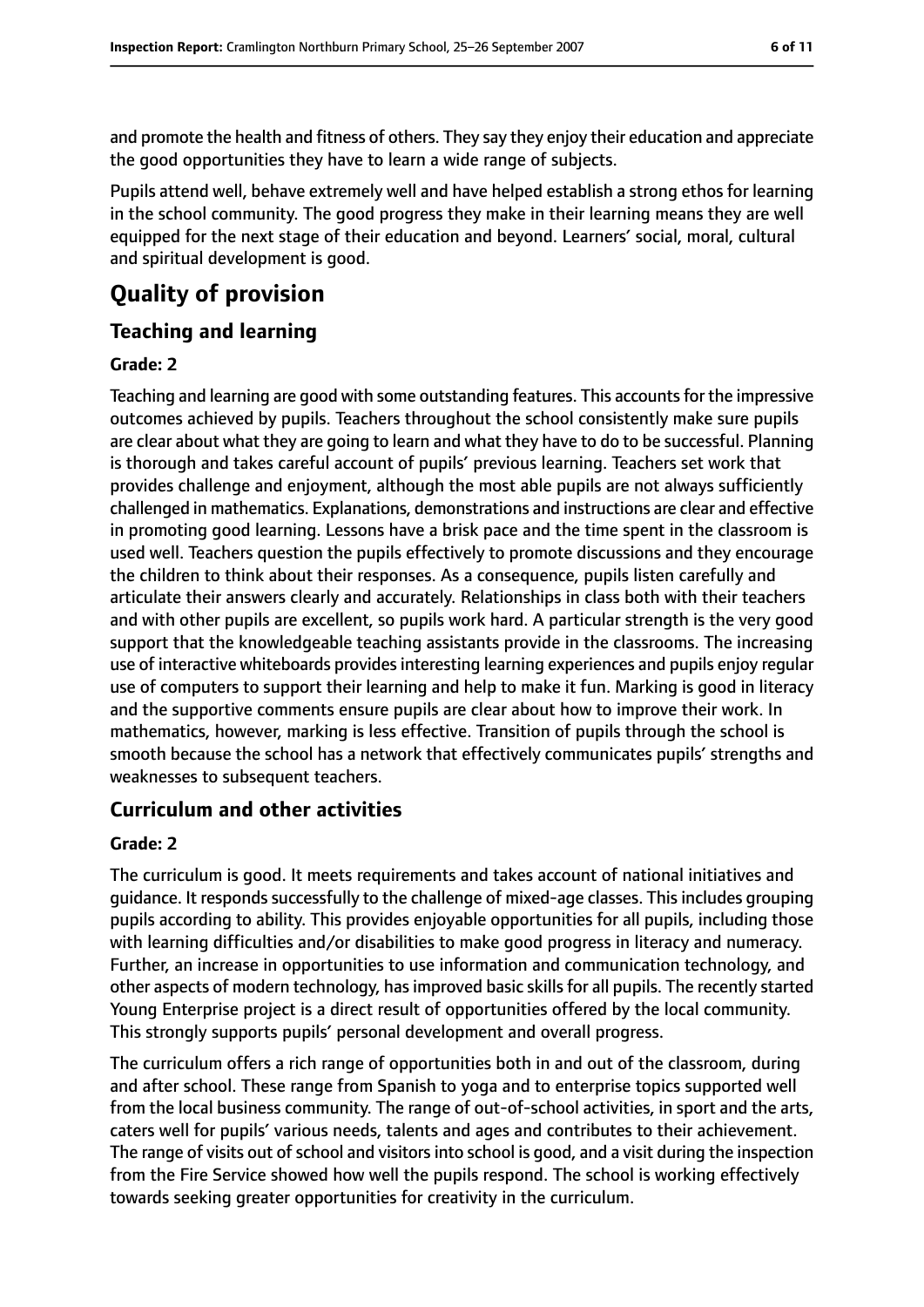## **Care, guidance and support**

#### **Grade: 1**

Care, quidance and support are outstanding. Child protection procedures, safeguarding systems and risk assessment meet national guidelines to ensure the health and safety of children. Relationships throughout the school are excellent, so pupils confirm that they feel safe and are very happy to come to school because they feel valued and supported. Excellent induction procedures ensure that children's strengths and needs are identified early and well catered for. The support and guidance provided for pupils' academic progress is outstanding. In lessons teachers provide pupils with criteria for how they can be successful. They closely monitor the progress of every pupil each term. Consequently standards are high. Pupils with learning difficulties and/or disabilities make excellent progress because of high quality learning support and the close links with outside agencies. Pupils confirm that they have ample opportunities to consider and discuss issues relating to staying healthy and safe.

## **Leadership and management**

#### **Grade: 2**

Leadership and management are good throughout the school. The headteacher provides strong leadership and has a clear vision of what the school needs to do to improve. The senior management team, governors and staff work well as a team to raise standards and set a good tone and atmosphere for learning. This ensures that all pupils are fully included in what the school offers. Working as a strong team has helped in ensuring a seamless transition from being a first school to becoming a primary school.

Governors know the school well and are helping to shape its direction, for the future, particularly as a primary school. Management decisions are driven at all times by the needs of the pupils, and a great deal of thinking goes into ensuring the very best use of resources.

The school's systems for checking the quality of teaching and learning are good. Subject coordinators are involved in the monitoring of performance within their specialist areas. However, middle managers are not yet fully involved in monitoring the quality of the school's work. Leaders ensure that pupils are well cared for, as well as setting high expectations for their academic achievement. The school has just begun to seek the views of parents. The school's self-evaluation is effective and accurately highlights areas for development, which the school will share with parents. Most parents have positive views about the school. Improvement since the last inspection is good and the school has good capacity to improve further.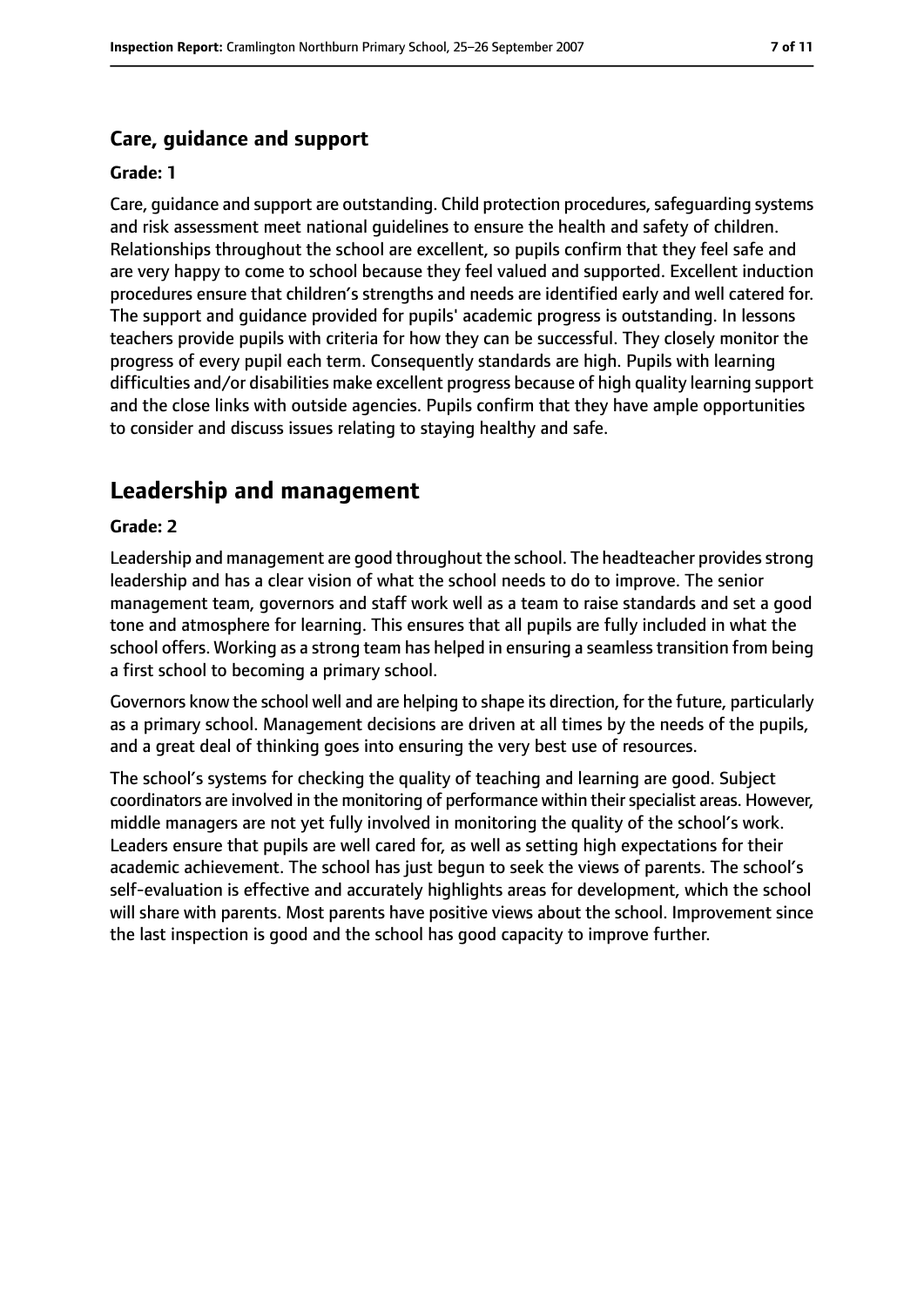**Any complaints about the inspection or the report should be made following the procedures set out in the guidance 'Complaints about school inspection', which is available from Ofsted's website: www.ofsted.gov.uk.**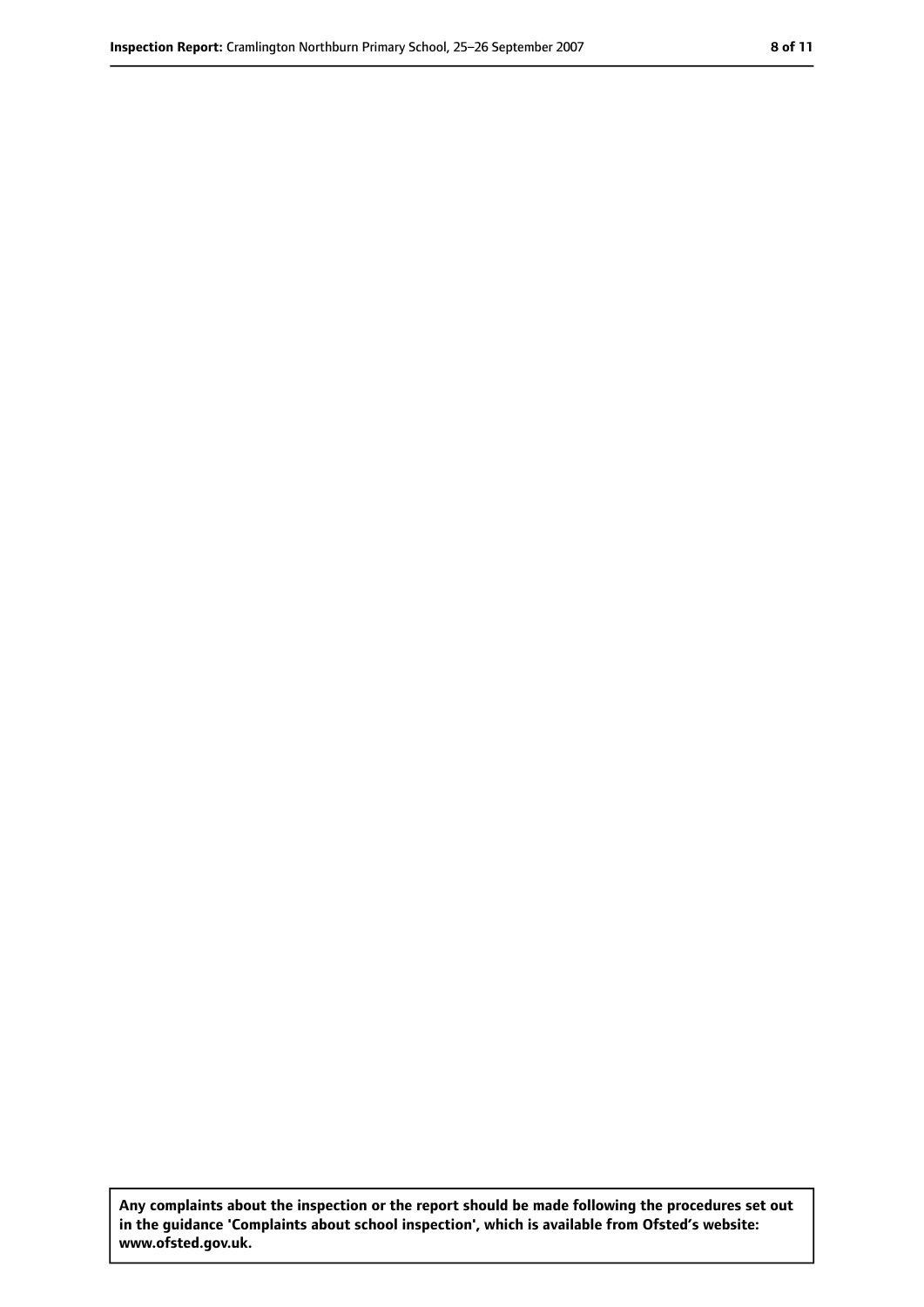# **Inspection judgements**

| $^{\backprime}$ Key to judgements: grade 1 is outstanding, grade 2 good, grade 3 satisfactory, and | <b>School</b>  |
|----------------------------------------------------------------------------------------------------|----------------|
| arade 4 inadequate                                                                                 | <b>Overall</b> |

## **Overall effectiveness**

| How effective, efficient and inclusive is the provision of education, integrated<br>care and any extended services in meeting the needs of learners? |     |
|------------------------------------------------------------------------------------------------------------------------------------------------------|-----|
| Effective steps have been taken to promote improvement since the last<br>inspection                                                                  | Yes |
| How well does the school work in partnership with others to promote learners'<br>well-being?                                                         |     |
| The effectiveness of the Foundation Stage                                                                                                            |     |
| The capacity to make any necessary improvements                                                                                                      |     |

#### **Achievement and standards**

| How well do learners achieve?                                                                               |  |
|-------------------------------------------------------------------------------------------------------------|--|
| The standards <sup>1</sup> reached by learners                                                              |  |
| How well learners make progress, taking account of any significant variations between<br>groups of learners |  |
| How well learners with learning difficulties and disabilities make progress                                 |  |

#### **Personal development and well-being**

| How good is the overall personal development and well-being of the<br>learners?                                  |  |
|------------------------------------------------------------------------------------------------------------------|--|
| The extent of learners' spiritual, moral, social and cultural development                                        |  |
| The extent to which learners adopt healthy lifestyles                                                            |  |
| The extent to which learners adopt safe practices                                                                |  |
| How well learners enjoy their education                                                                          |  |
| The attendance of learners                                                                                       |  |
| The behaviour of learners                                                                                        |  |
| The extent to which learners make a positive contribution to the community                                       |  |
| How well learners develop workplace and other skills that will contribute to<br>their future economic well-being |  |

#### **The quality of provision**

| How effective are teaching and learning in meeting the full range of the<br>learners' needs?          |  |
|-------------------------------------------------------------------------------------------------------|--|
| How well do the curriculum and other activities meet the range of needs<br>and interests of learners? |  |
| How well are learners cared for, quided and supported?                                                |  |

#### **Annex A**

 $^1$  Grade 1 - Exceptionally and consistently high; Grade 2 - Generally above average with none significantly below average; Grade 3 - Broadly average to below average; Grade 4 - Exceptionally low.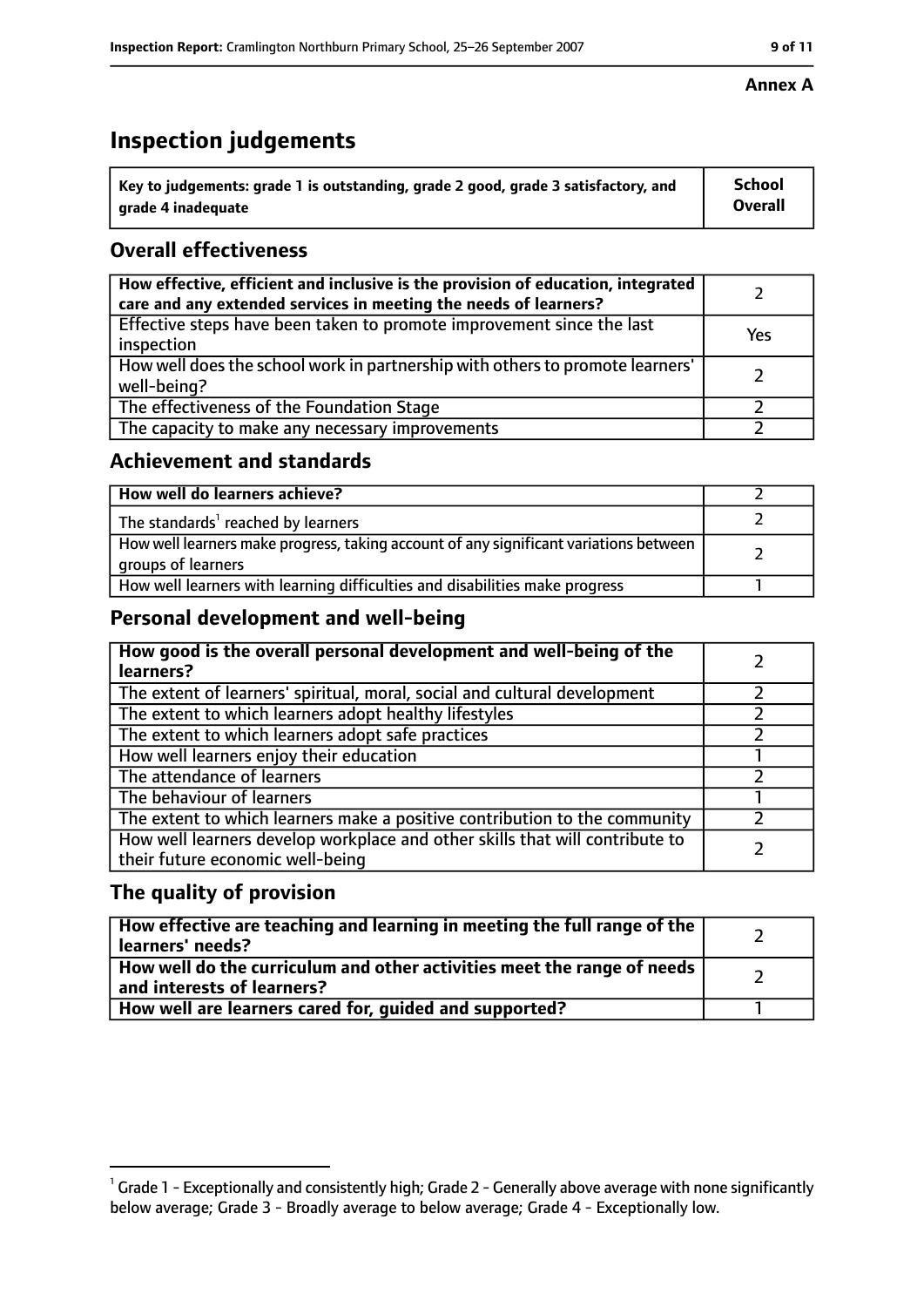#### **Annex A**

# **Leadership and management**

| How effective are leadership and management in raising achievement<br>and supporting all learners?                                              |           |
|-------------------------------------------------------------------------------------------------------------------------------------------------|-----------|
| How effectively leaders and managers at all levels set clear direction leading<br>to improvement and promote high quality of care and education |           |
| How effectively leaders and managers use challenging targets to raise standards                                                                 |           |
| The effectiveness of the school's self-evaluation                                                                                               |           |
| How well equality of opportunity is promoted and discrimination tackled so<br>that all learners achieve as well as they can                     |           |
| How effectively and efficiently resources, including staff, are deployed to<br>achieve value for money                                          | 7         |
| The extent to which governors and other supervisory boards discharge their<br>responsibilities                                                  |           |
| Do procedures for safequarding learners meet current government<br>requirements?                                                                | Yes       |
| Does this school require special measures?                                                                                                      | <b>No</b> |
| Does this school require a notice to improve?                                                                                                   | No        |